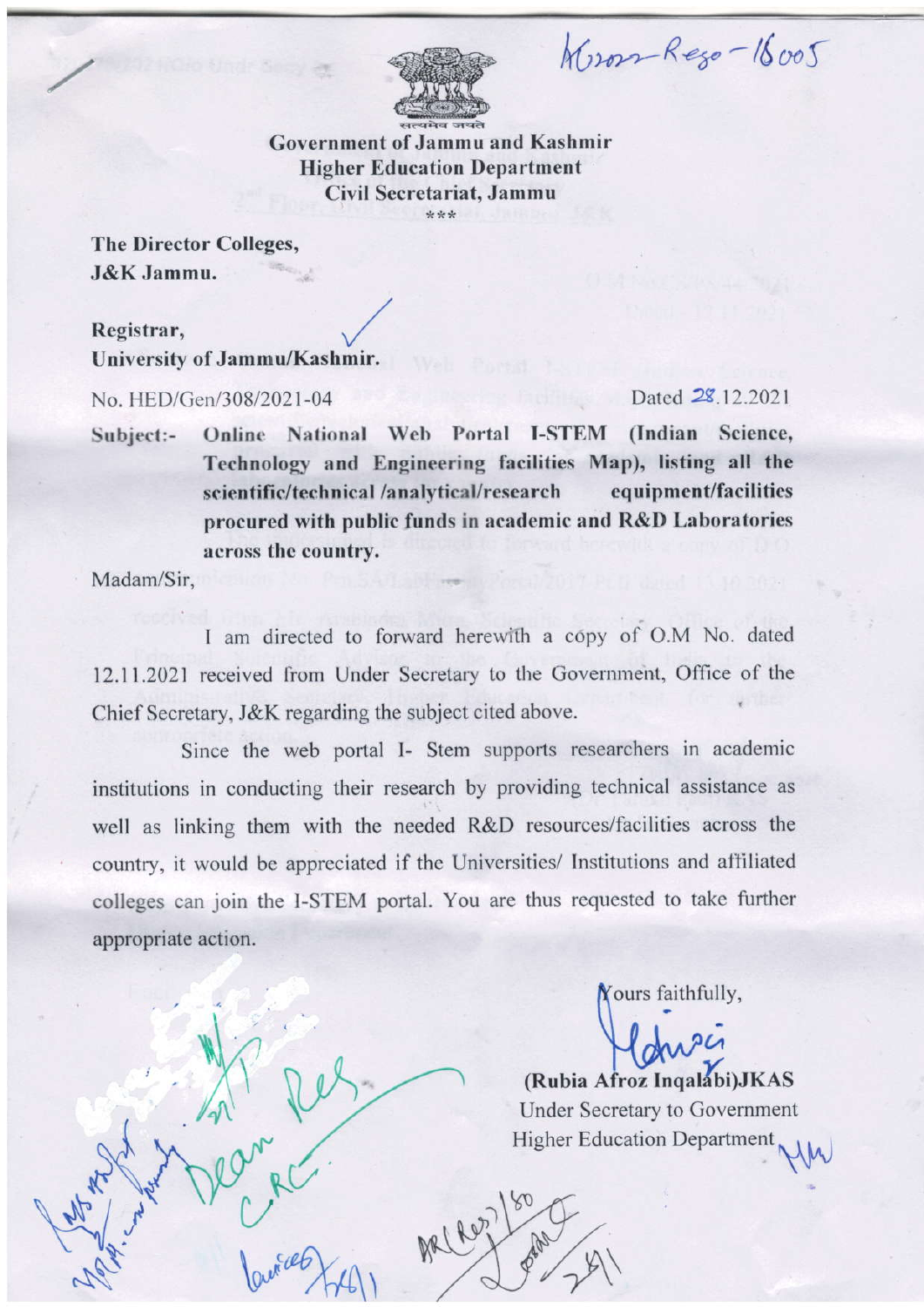Government of Jammu and Kashmir **Office of the Chief Secretary** Floor, Civil Secretariat, Jammu, J&K

> O.M.No.CS/PS/44/2021 Dated:-12.11.2021

Subject: Online National Web Portal I-STEM (Indian Science, Technology and Engineering facilities Map), listing all the scientific/technical/analytical/research equipment/facilities procured with public funds in academic and R&D laboratories across the country...

The undersigned is directed to forward herewith a copy of D.O. communication No. Prn.SA/LabFacilityPortal/2017-Pt.II dated 13.10.2021 received from Mr. Arabindra Mitra, Scientific Secretary, Office of the Principal Scientific Advisor to the Government of India to the Administrative Secretary, Higher Education Department, for) further appropriate action.

> tanth Jan 2. X1. 2021 (Dr. Farukh Paul) KAS **Under Secretary**

**Administrative Secretary to Government, Higher Education Department** 

Encl: A/A